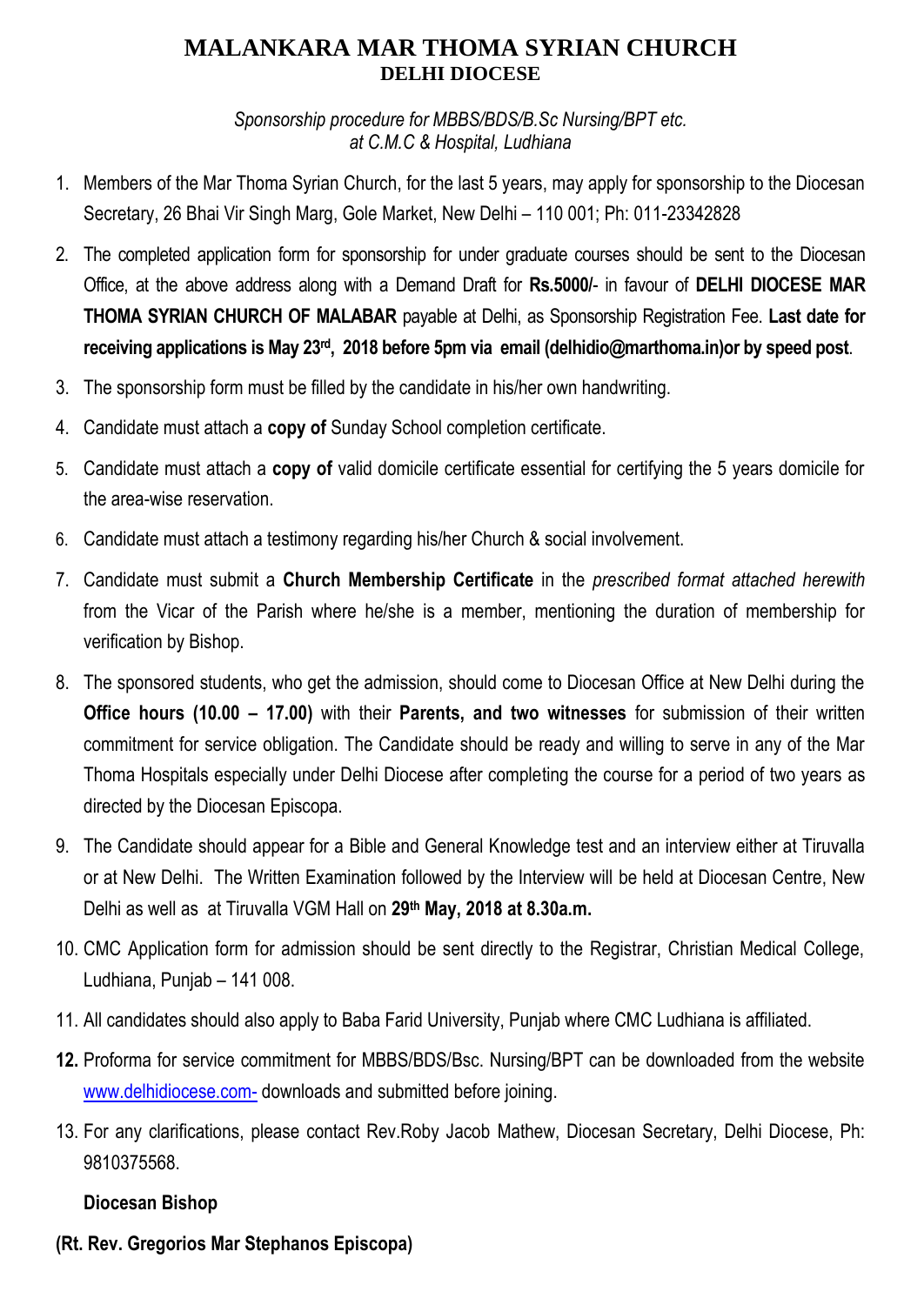# **MALANKARA MAR THOMA SYRIAN CHURCH**

## **DELHI DIOCESE**

**APPLICATION FOR SPONSORSHIP**

 *For MBBS/BDS/B. Sc Nursing/BPT courses at C.M.C & Hospital, Ludhiana*

#### **TO BE COMPLETED BY THE CANDIDATE**

Passport size Latest Photograph

| 1. Name of Candidate (Capital Letters)                                           |  |  |
|----------------------------------------------------------------------------------|--|--|
| 2. CMC Application form Number                                                   |  |  |
| 3. Address (Capital Letters)                                                     |  |  |
|                                                                                  |  |  |
|                                                                                  |  |  |
|                                                                                  |  |  |
|                                                                                  |  |  |
| 4. Domicile Zone                                                                 |  |  |
| 5. Date of Birth                                                                 |  |  |
| 6. Name of Father                                                                |  |  |
| 7. Name of Mother                                                                |  |  |
| 8. Land phone & Mobile                                                           |  |  |
| 9. E-mail                                                                        |  |  |
| 10. Sponsorship applied for<br>(Name of the Course)                              |  |  |
| 11. Qualification & Marks obtained<br>(Attach certified copies of the mark list) |  |  |
| 12. State any studies or courses taken since                                     |  |  |
| 13. Whether attached Church Membership<br>Certificate<br>(Yes / No)              |  |  |
| 14. Whether attached Sunday School<br>Completion Certificate (Yes / No)          |  |  |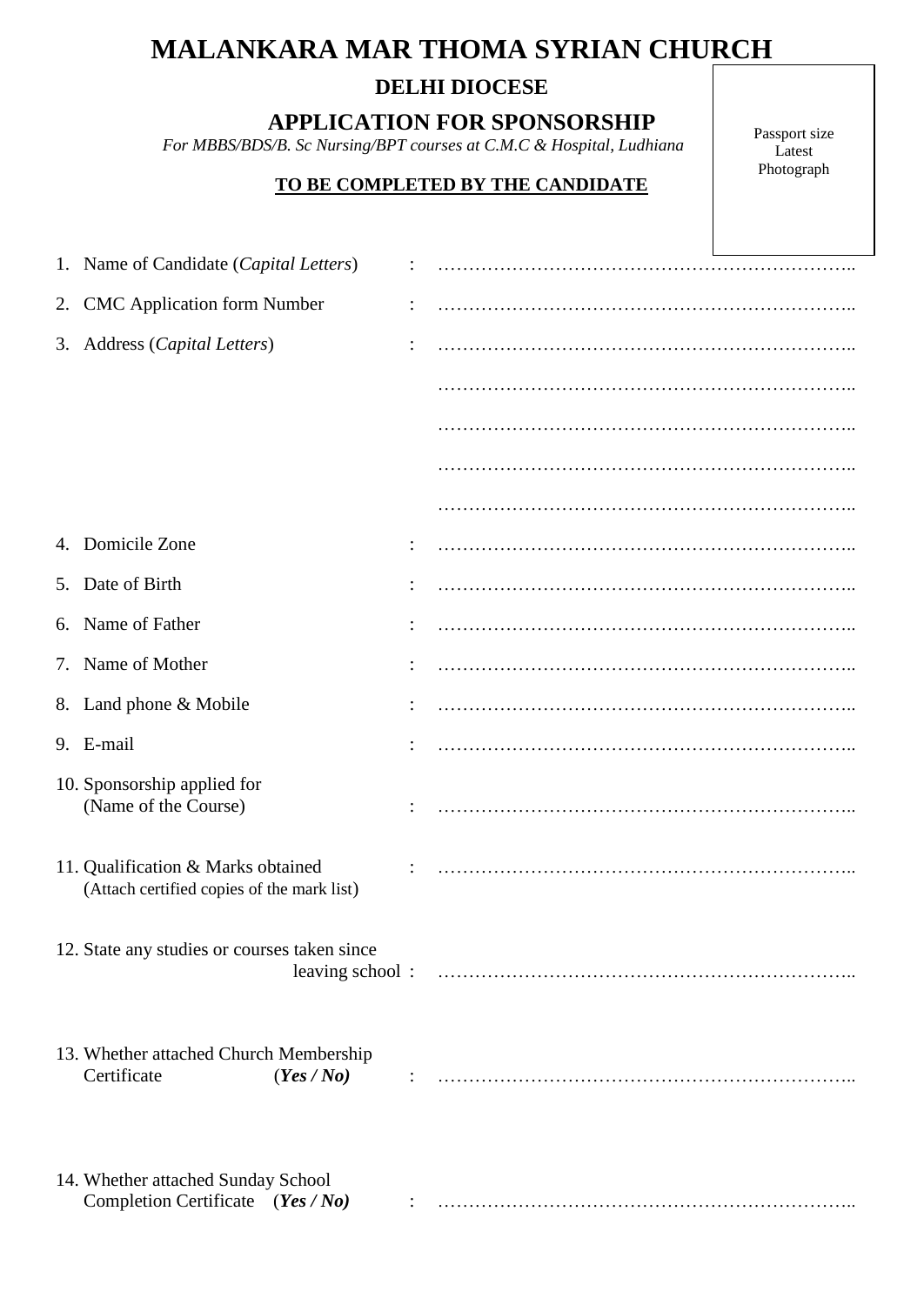| 15. Whether attached a testimony<br>of church & social involvement<br>(Yes/No)                             |  |
|------------------------------------------------------------------------------------------------------------|--|
| 16. Name of your Vicar and Parish                                                                          |  |
| 17. Whether attached attested copy of Domicile                                                             |  |
| 18. Duration of Membership in                                                                              |  |
| 19. Are you willing to serve the Medical<br>Institutions of the Mar Thoma Syrian<br>Church in North India? |  |
| 20. Mention your choice of place                                                                           |  |

## **Signature :**

**Date:**